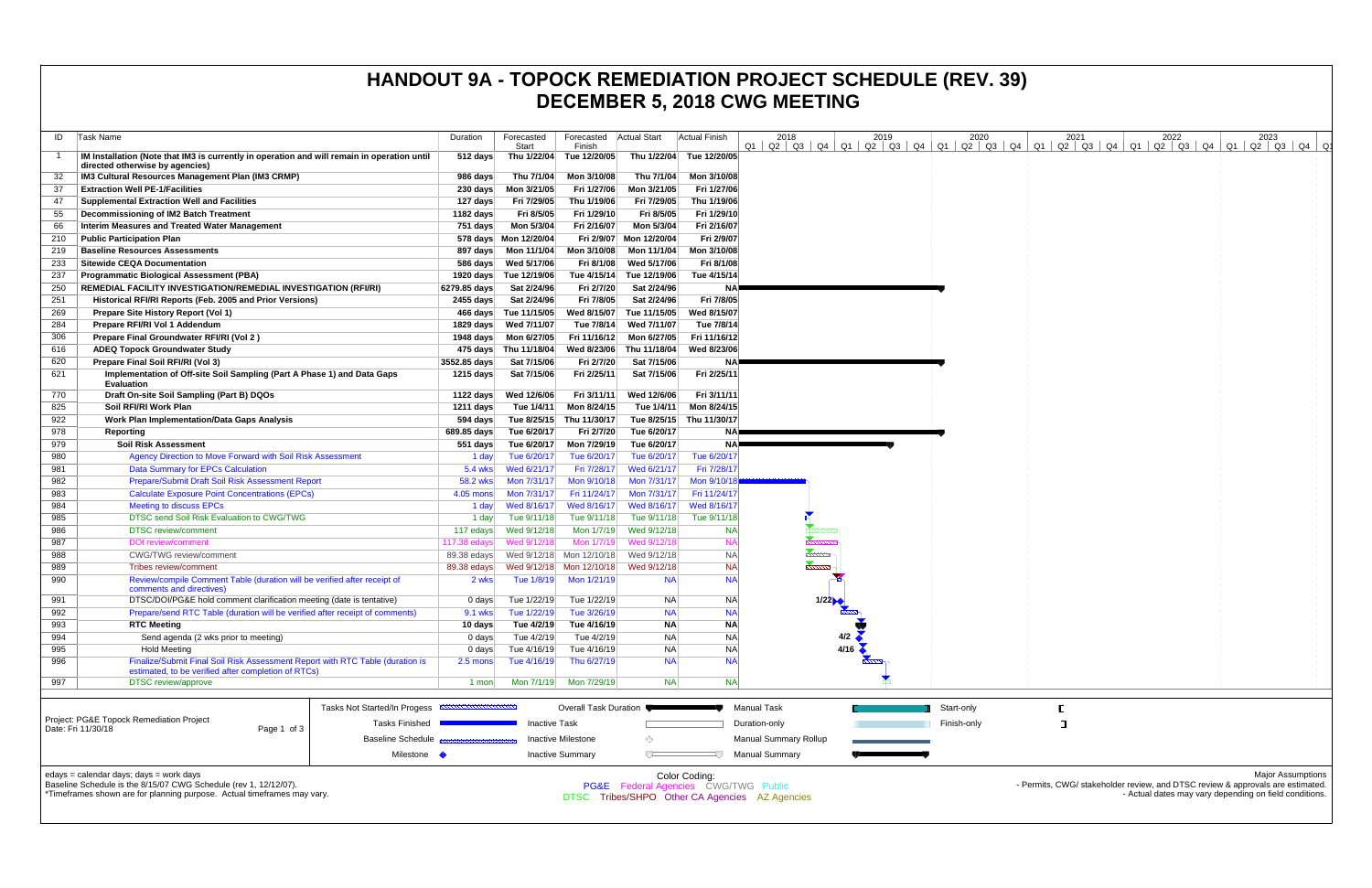| ID                                                                                      | Task Name                                                                                                                                   | Duration           | Forecasted<br>Start         | Forecasted Actual Start<br>Finish |                             | Actual Finish                        | 2018                         | 2019             | 2020        | 2021 | 2022<br>$Q1$   $Q2$   $Q3$   $Q4$   $Q1$   $Q2$   $Q3$   $Q4$   $Q1$   $Q2$   $Q3$   $Q4$   $Q1$   $Q2$   $Q3$   $Q4$   $Q1$   $Q2$   $Q3$   $Q4$   $Q1$   $Q2$   $Q3$   $Q4$   $Q1$ | 2023                     |
|-----------------------------------------------------------------------------------------|---------------------------------------------------------------------------------------------------------------------------------------------|--------------------|-----------------------------|-----------------------------------|-----------------------------|--------------------------------------|------------------------------|------------------|-------------|------|--------------------------------------------------------------------------------------------------------------------------------------------------------------------------------------|--------------------------|
| 998                                                                                     | DOI review/approve                                                                                                                          | 1 mon              | Mon 7/1/19                  | Mon 7/29/19                       | <b>NA</b>                   |                                      |                              |                  |             |      |                                                                                                                                                                                      |                          |
| 999                                                                                     | <b>RFI/RI Volume 3</b>                                                                                                                      | 661.85 days        | Fri 7/28/17                 | Fri 2/7/20                        | Fri 7/28/17                 | NA⊫                                  |                              |                  |             |      |                                                                                                                                                                                      |                          |
| 1000                                                                                    | Prepare Draft RFI/RI Vol 3 Report                                                                                                           | 23.85 mons         | Fri 7/28/17                 | Thu 6/27/19                       | Fri 7/28/17                 | <b>NAF</b>                           |                              |                  |             |      |                                                                                                                                                                                      |                          |
| 1001                                                                                    | DTSC sends report to CWG/TWG and Tribes                                                                                                     | 3 days             | Thu 6/27/19                 | Tue 7/2/19                        | <b>NA</b>                   | <b>NA</b>                            |                              |                  |             |      |                                                                                                                                                                                      |                          |
| 1002                                                                                    | <b>CWG/TWG</b> review/comment                                                                                                               | 30 edays           | Tue 7/2/19                  | Thu 8/1/19                        | <b>NA</b>                   | <b>NA</b>                            |                              |                  |             |      |                                                                                                                                                                                      |                          |
| 1003                                                                                    | Tribes review/comment                                                                                                                       | 30 edays           | Tue 7/2/19                  | Thu 8/1/19                        | <b>NA</b>                   | <b>NA</b>                            |                              |                  |             |      |                                                                                                                                                                                      |                          |
| 1004                                                                                    | <b>DTSC</b> review/comment                                                                                                                  | 45 edays           | Tue 7/2/19                  | Fri 8/16/19                       | <b>NA</b>                   | <b>NA</b>                            |                              |                  |             |      |                                                                                                                                                                                      |                          |
| 1005                                                                                    | <b>DOI</b> review/comment                                                                                                                   | 45 edays           | Tue 7/2/19                  | Fri 8/16/19                       | <b>NA</b>                   | <b>NA</b>                            |                              | ◆                |             |      |                                                                                                                                                                                      |                          |
| 1006                                                                                    | Review/compile Comment Table (duration will be verified after receipt of<br>comments and directives)                                        | 31 edays           | Mon 8/19/19                 | Thu 9/19/19                       | <b>NA</b>                   | <b>NA</b>                            |                              |                  |             |      |                                                                                                                                                                                      |                          |
| 1007                                                                                    | DTSC/DOI/PG&E hold comment clarification meeting (date is tentative)                                                                        | 0 days             | Tue 8/20/19                 | Tue 8/20/19                       | NA.                         | <b>NA</b>                            |                              | 8/20             |             |      |                                                                                                                                                                                      |                          |
| 1008                                                                                    | Prepare/send RTC Table (duration will be verified after receipt of comments)                                                                | 4 wks              | Fri 9/20/19                 | Fri 10/18/19                      | <b>NA</b>                   | <b>NA</b>                            |                              |                  |             |      |                                                                                                                                                                                      |                          |
| 1009                                                                                    | <b>RTC Meeting</b>                                                                                                                          | 10 days            | Fri 10/25/19                | Fri 11/8/19                       | <b>NA</b>                   | <b>NA</b>                            |                              |                  |             |      |                                                                                                                                                                                      |                          |
| 1010                                                                                    | Send agenda (2 wks prior to meeting)                                                                                                        | 0 days             | Fri 10/25/19                | Fri 10/25/19                      | <b>NA</b>                   | <b>NA</b>                            |                              | 10/25            |             |      |                                                                                                                                                                                      |                          |
| 1011                                                                                    | <b>Hold Meeting</b>                                                                                                                         | 0 days             | Fri 11/8/19                 | Fri 11/8/19                       | <b>NA</b>                   | <b>NA</b>                            |                              | 11/8 $\triangle$ |             |      |                                                                                                                                                                                      |                          |
| 1012                                                                                    | Prepare Revised RFI Volume 3 with RTC Table (duration is estimated, to be<br>verified after completion of RTCs)                             | 2 mons             | Mon 11/11/19                | Wed 1/8/20                        | <b>NA</b>                   | <b>NA</b>                            |                              |                  |             |      |                                                                                                                                                                                      |                          |
| 1013                                                                                    | DTSC review/approve Revised RFI/RI Vol. 3 Report                                                                                            | 1 mon              | Thu 1/9/20                  | Fri 2/7/20                        | <b>NA</b>                   | <b>NA</b>                            |                              |                  |             |      |                                                                                                                                                                                      |                          |
| 1014                                                                                    | DOI review/approve Revised RFI/RI Vol. 3 Report                                                                                             | 1 mon              | Thu 1/9/20                  | Fri 2/7/20                        | <b>NA</b>                   | NA                                   |                              |                  |             |      |                                                                                                                                                                                      |                          |
| 1015                                                                                    | GROUNDWATER CORRECTIVE MEASURES/REMEDIAL ALTERNATIVE DEVELOPMENT                                                                            | $2835$ days        |                             | Mon 3/29/04 Wed 12/31/14          |                             | Mon 3/29/04 Wed 12/31/14             |                              |                  |             |      |                                                                                                                                                                                      |                          |
| 1163                                                                                    | <b>CORRECTIVE MEASURE STUDY/FEASIBILITY STUDY (CMS/FS) AND RISK</b>                                                                         |                    | 4734 days Mon 12/16/02      |                                   | Fri 12/25/20 Mon 12/16/02   | NA!                                  |                              |                  |             |      |                                                                                                                                                                                      |                          |
|                                                                                         | <b>ASSESSMENT</b>                                                                                                                           |                    |                             |                                   |                             |                                      |                              |                  |             |      |                                                                                                                                                                                      |                          |
| 1345                                                                                    | <b>STATEMENT OF BASIS</b>                                                                                                                   | 2979.6 days        | Mon 1/4/10                  | Wed 5/26/21                       | Mon 1/4/10                  | NA.                                  |                              |                  |             |      |                                                                                                                                                                                      |                          |
| 1360                                                                                    | <b>RECORD OF DECISION</b>                                                                                                                   | 3081 days          | Fri 12/18/09                | Wed 9/29/21                       | Fri 12/18/09                | <b>NA</b>                            |                              |                  |             |      |                                                                                                                                                                                      |                          |
| 1383                                                                                    | Section 106 Programmatic Agreement (PA)                                                                                                     | 1858 days          | Fri 10/10/08                | Wed 11/18/15                      | Fri 10/10/08                | <b>NA</b>                            |                              |                  |             |      |                                                                                                                                                                                      |                          |
| 1416                                                                                    | <b>EIR DOCUMENTATION</b>                                                                                                                    | 1449 days          | Thu 9/1/05                  | Wed 3/2/11                        | Thu 9/1/05                  | Wed 3/2/11                           |                              |                  |             |      |                                                                                                                                                                                      |                          |
| 1489                                                                                    | <b>DESIGN, PERMITTING, AND CONSTRUCTION OF GROUNDWATER REMEDY</b>                                                                           | 1889 days          | Mon 1/31/11                 | Tue 4/24/18                       | Mon 1/31/11                 | Tue $4/24/18$                        |                              |                  |             |      |                                                                                                                                                                                      |                          |
| 1490                                                                                    | Corrective Measure Implementation/Remedial Design (CMI/RD) Workplan                                                                         | 199 days           | Mon 1/31/11                 | Thu 11/3/11                       | Mon 1/31/11                 | Thu 11/3/11                          |                              |                  |             |      |                                                                                                                                                                                      |                          |
| 1504                                                                                    | Remedial Design (Preliminary, Intermediate, and Pre-Final/Final)                                                                            | 1723 days          | Tue 9/20/11                 | Tue 4/24/18                       | Tue 9/20/11                 | Tue 4/24/18                          |                              |                  |             |      |                                                                                                                                                                                      |                          |
| 1505                                                                                    | <b>Preliminary Design</b>                                                                                                                   | 174 days           | Tue 9/20/11                 | Thu 5/17/12                       | Tue 9/20/11                 | Thu 5/17/12                          |                              |                  |             |      |                                                                                                                                                                                      |                          |
| 1517<br>1546                                                                            | <b>Intermediate Design</b><br>Implementation Plan for Evaluation of Alternative Freshwater Sources                                          | 501 days           | Fri 5/18/12<br>Fri 11/16/12 | Fri 4/18/14<br>Mon 6/30/14        | Fri 5/18/12<br>Fri 11/16/12 | Fri 4/18/14<br>Mon 6/30/14           |                              |                  |             |      |                                                                                                                                                                                      |                          |
| 1585                                                                                    | Field Verification of Archaeological/Historical Sites in Groundwater Remedy Footprint                                                       | 422 days<br>4 days | Tue 9/9/14                  | Fri 9/12/14                       | Tue 9/9/14                  | Fri 9/12/14                          |                              |                  |             |      |                                                                                                                                                                                      |                          |
| 1586                                                                                    | <b>Prepare/submit Field Verification Report</b>                                                                                             | 28 days            | Mon 9/15/14                 | Wed 10/22/14                      |                             | Mon 9/15/14 Wed 10/22/14             |                              |                  |             |      |                                                                                                                                                                                      |                          |
| 1587                                                                                    | Survey of Archaelogical/Historical Sites in Expanded Area at Park Moabi                                                                     | 1 day              | Tue 12/2/14                 | Tue 12/2/14                       | Tue 12/2/14                 | Tue 12/2/14                          |                              |                  |             |      |                                                                                                                                                                                      |                          |
| 1588                                                                                    | Survey of Biological Resources in Expanded Area at Park Moabi                                                                               |                    | 3 days Wed 11/19/14         |                                   | Fri 11/21/14 Wed 11/19/14   | Fri 11/21/14                         |                              |                  |             |      |                                                                                                                                                                                      |                          |
| 1589                                                                                    | Annual archeological monitoring and site condition assessments                                                                              | 7 days             | Thu 12/11/14                |                                   | Fri 12/19/14 Thu 12/11/14   | Fri 12/19/14                         |                              |                  |             |      |                                                                                                                                                                                      |                          |
| 1590                                                                                    | Pre-Final/Final Design (include plan for decommissioning, removal, and                                                                      | 423 days           |                             | Mon 4/7/14 Wed 11/18/15           |                             | Mon 4/7/14 Wed 11/18/15              |                              |                  |             |      |                                                                                                                                                                                      |                          |
|                                                                                         | restoration of IM3 facility)                                                                                                                |                    |                             |                                   |                             |                                      |                              |                  |             |      |                                                                                                                                                                                      |                          |
| 1639                                                                                    | <b>Construction/Remedial Action Work Plan</b>                                                                                               | 423 days           |                             | Mon 4/7/14 Wed 11/18/15           |                             | Mon 4/7/14 Wed 11/18/15              |                              |                  |             |      |                                                                                                                                                                                      |                          |
| 1649                                                                                    | <b>State CEQA Evaluation</b>                                                                                                                | 793 days           | Mon 4/13/15                 | Tue 4/24/18                       | Mon 4/13/15                 | Tue 4/24/1                           |                              |                  |             |      |                                                                                                                                                                                      |                          |
| 1677                                                                                    | <b>Community Outreach</b>                                                                                                                   | 1710 days          | Fri 10/7/11                 | Tue 4/24/18                       | Fri 10/7/11                 | Tue 4/24/18                          |                              |                  |             |      |                                                                                                                                                                                      |                          |
| 1687                                                                                    | <b>Project Contracting</b>                                                                                                                  | 2.9 mons           | Wed 4/4/18                  | Wed 6/27/18                       | Wed 4/4/18                  | NA                                   |                              |                  |             |      |                                                                                                                                                                                      |                          |
| 1688                                                                                    | <b>Construction (this is a preliminary construction schedule for planning purposes)</b>                                                     | <b>1370.6 days</b> | <b>Wed 6/27/18</b>          | <b>Mon 9/25/23</b>                | Wed 6/27/18                 | <b>NA</b>                            |                              |                  |             |      |                                                                                                                                                                                      |                          |
| 1689                                                                                    | <b>Pre-Construction</b>                                                                                                                     | 68 days            | Wed 6/27/18                 | <b>Sun 9/30/18</b>                | <b>Wed 6/27/18</b>          | <b>Sun 9/30/18</b>                   |                              |                  |             |      |                                                                                                                                                                                      |                          |
|                                                                                         |                                                                                                                                             |                    |                             |                                   |                             |                                      |                              |                  |             |      |                                                                                                                                                                                      |                          |
|                                                                                         | Tasks Not Started/In Progess <b>EXAMPLE IN INCORPORTIVE</b>                                                                                 |                    |                             | Overall Task Duration             |                             |                                      | <b>Manual Task</b>           |                  | Start-only  |      |                                                                                                                                                                                      |                          |
| Project: PG&E Topock Remediation Project<br><b>Tasks Finished</b><br>Date: Fri 11/30/18 |                                                                                                                                             |                    | <b>Inactive Task</b>        |                                   |                             |                                      | Duration-only                |                  | Finish-only | ा    |                                                                                                                                                                                      |                          |
|                                                                                         | Page 2 of 3<br><b>Baseline Schedule</b>                                                                                                     |                    |                             | Inactive Milestone                | ◇                           |                                      | <b>Manual Summary Rollup</b> |                  |             |      |                                                                                                                                                                                      |                          |
|                                                                                         | Milestone                                                                                                                                   |                    |                             | <b>Inactive Summary</b>           | $\overline{ }$              |                                      | <b>Manual Summary</b>        |                  |             |      |                                                                                                                                                                                      |                          |
|                                                                                         |                                                                                                                                             |                    |                             |                                   |                             |                                      |                              |                  |             |      |                                                                                                                                                                                      |                          |
|                                                                                         | edays = calendar days; days = work days                                                                                                     |                    |                             |                                   |                             | Color Coding:                        |                              |                  |             |      |                                                                                                                                                                                      | <b>Major Assumptions</b> |
|                                                                                         | Baseline Schedule is the 8/15/07 CWG Schedule (rev 1, 12/12/07).<br>*Timeframes shown are for planning purpose. Actual timeframes may vary. |                    |                             |                                   |                             | PG&E Federal Agencies CWG/TWG Public |                              |                  |             |      | - Permits, CWG/ stakeholder review, and DTSC review & approvals are estimated.<br>- Actual dates may vary depending on field conditions.                                             |                          |
|                                                                                         | DTSC Tribes/SHPO Other CA Agencies AZ Agencies                                                                                              |                    |                             |                                   |                             |                                      |                              |                  |             |      |                                                                                                                                                                                      |                          |

# **HANDOUT 9A - TOPOCK REMEDIATION PROJECT SCHEDULE (REV. 39) DECEMBER 5, 2018 CWG MEETING**